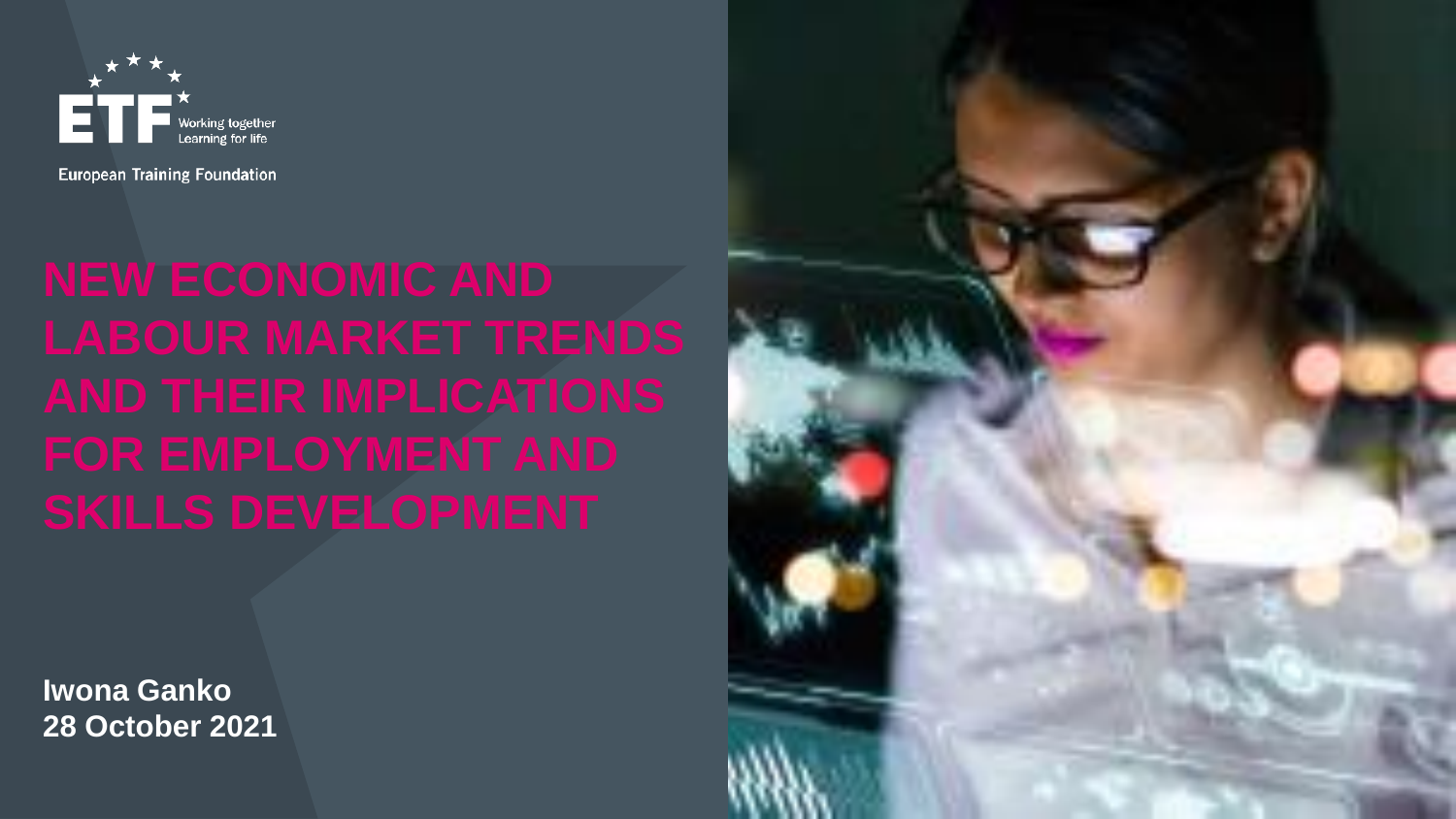#### **NEW ECONOMIC AND LABOUR MARKET TRENDS IN THE ETF PARTNER COUNTRIES - CONTEXT**

- ❑ **The EU Neighborhood countries are very diverse, each with different dynamics: Western Balkans and Turkey, Eastern Partnership, Southern and Eastern Mediterranean, and Central Asia. However, despite a huge potential most countries suffer from low productivity and inefficient use of resources, especially human resources**
- ❑ **The impact of technological change on human capital development is very intense and has been substantially accelerated by the COVID-19 pandemic. The ICT sector added value have expanded over years, particularly between 2020 and 2021**
- ❑ **Industrial relations are deeply changing, with strong sectoral shift towards services and new policy directions towards greening of the economies**
- ❑ **Economic and labour market volatility and growing risks of social exclusion bring new challenges to employment policies (particularly for youth and women) and education and training systems**

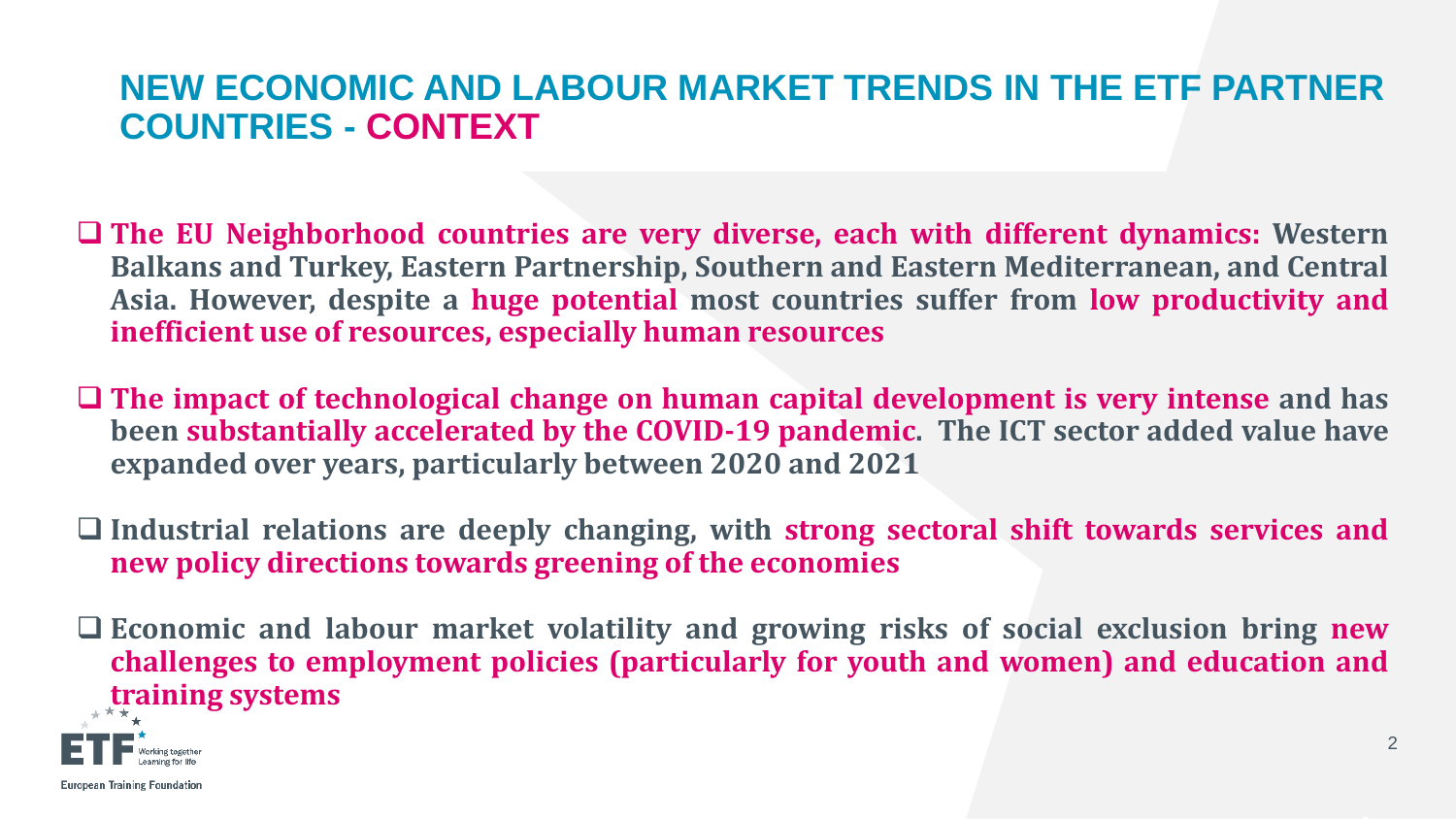#### **NEW FORMS OF WORK IN THE ETF PARTNER COUNTRIES - FINDINGS**

- ❑ **Increasing self-employment, freelancing, remote work and platform work – outsourcing, emergence of national start-ups, technological parks and growing number of workers on international platforms – Serbia, Ukraine, North Macedonia, Armenia, Montenegro, Bosnia-Herzegovina, Albania, Egypt, Russia**
- ❑ **Platform work: Eastern Partnership countries - prevalent in Ukraine, followed by Belarus. Increasing popularity in Azerbaijan, Georgia and Moldova. Strongly increasing prevalence in Armenia and Azerbaijan**
- ❑ **Mostly young people involved, majority educated males (strong gender segmentation) from capital and other larger cities**
- ❑ **Remote work: ICT, multimedia arts and design, writing and translation**
- ❑ **On-location: ride hailing, delivery services**

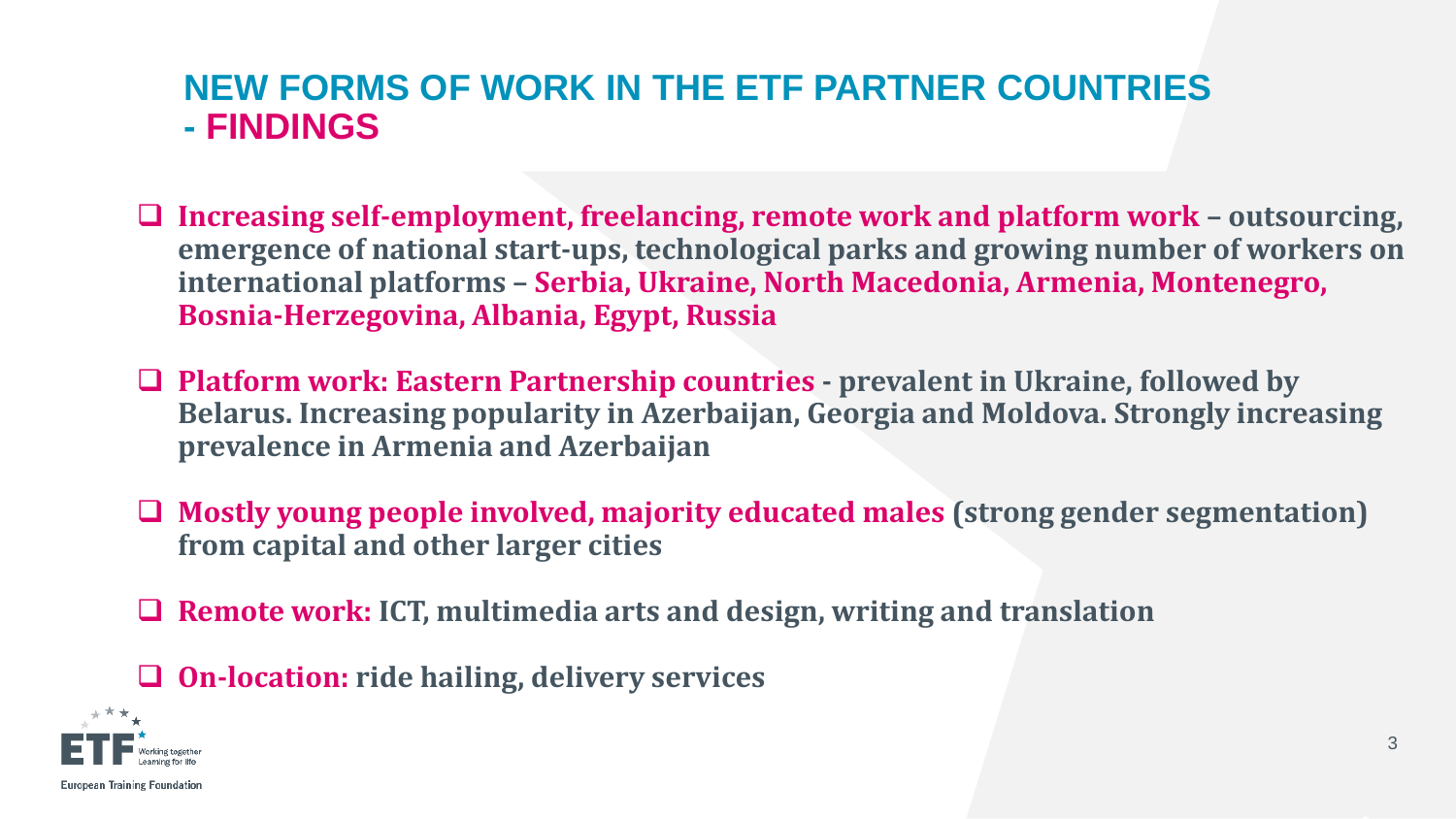### **NEW FORMS OF WORK IN THE ETF PARTNER COUNTRIES - FINDINGS**

- ❑ **Fostered labour market flexibilization and segmentation: high-skill and low-skill / gender**
- ❑ **Limited acknowledgement of the new phenomena in recent policies and in most cases, regulations are not well adapted to new forms of work**
- ❑ **Social partners are almost not present – social dialogue, policy making?**
- ❑ **Wide-spread informality, limited coverage by employment policies, services or social benefits**
- ❑ **Limited career development, algorithmic management**
- ❑ **However, new forms of work are not linked with precarity, but rather additional and higher income than in other sectors and could become an alternative to migration**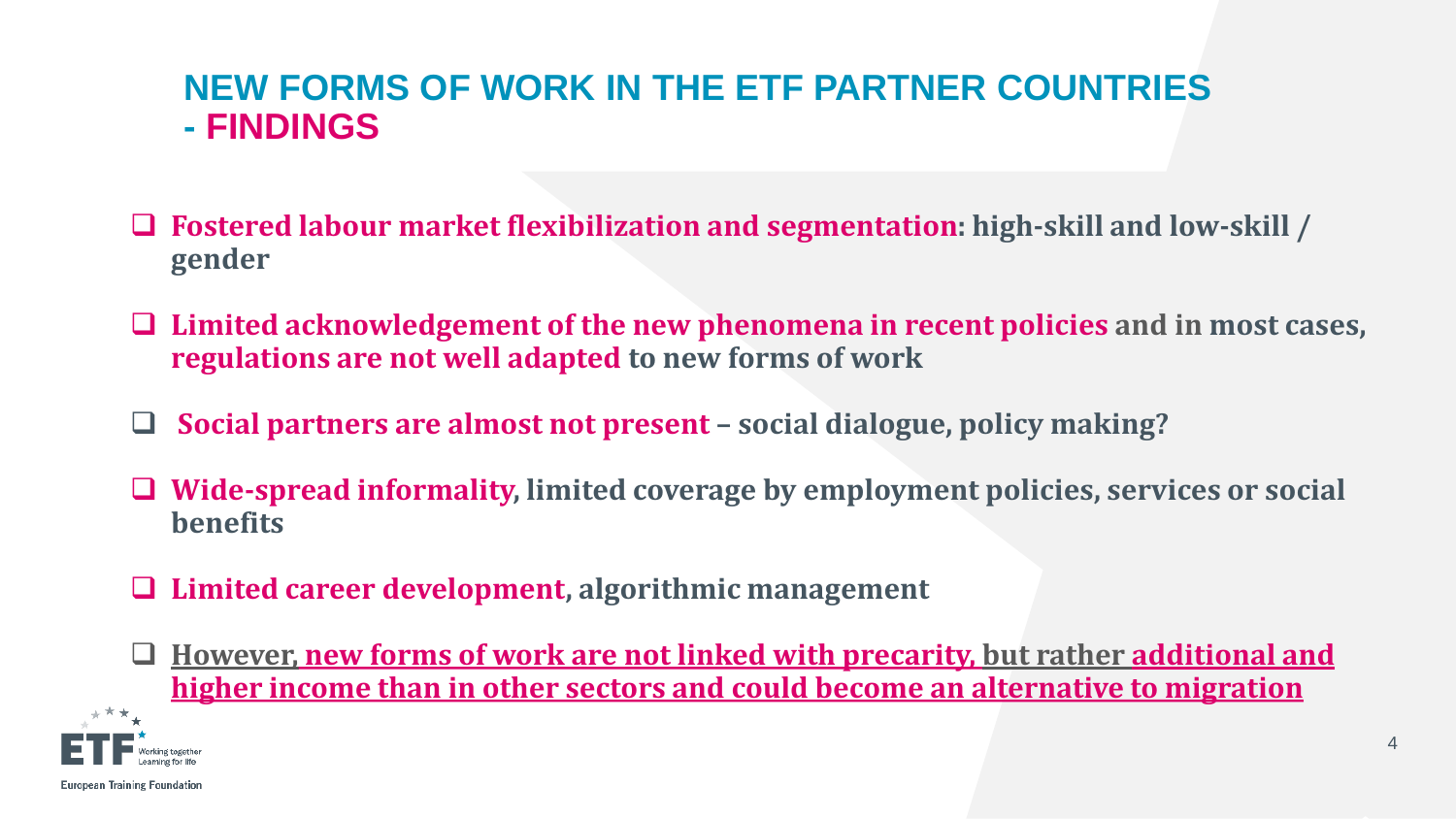# **NEW FORM OF WORK GROWING IN THE ETF PARTNER COUNTRIES - IMPLICATIONS**

- ➢ **Connectivity: infrastructure and digital services**
- ➢ **Working conditions - labour market regulations, including employment status and taxation**
- ➢ **Skills strategies to address skills demand (including implications for education and training systems)**
- ➢ **Limited career development, but skills development opportunities – on-the-job learning**
- ➢ **Role of ALMPs and PES in supporting the transition into employment and job-to-job in the platform economy**

**Access to information: freelancing, platform work may become a pathway to work for the unemployed or underemployed** 

**Access to services: counselling, career guidance and other support services**

➢ **Need to extend knowledge and understanding, not captured by traditional statistics - (un)observability of platform work or freelance transactions** 

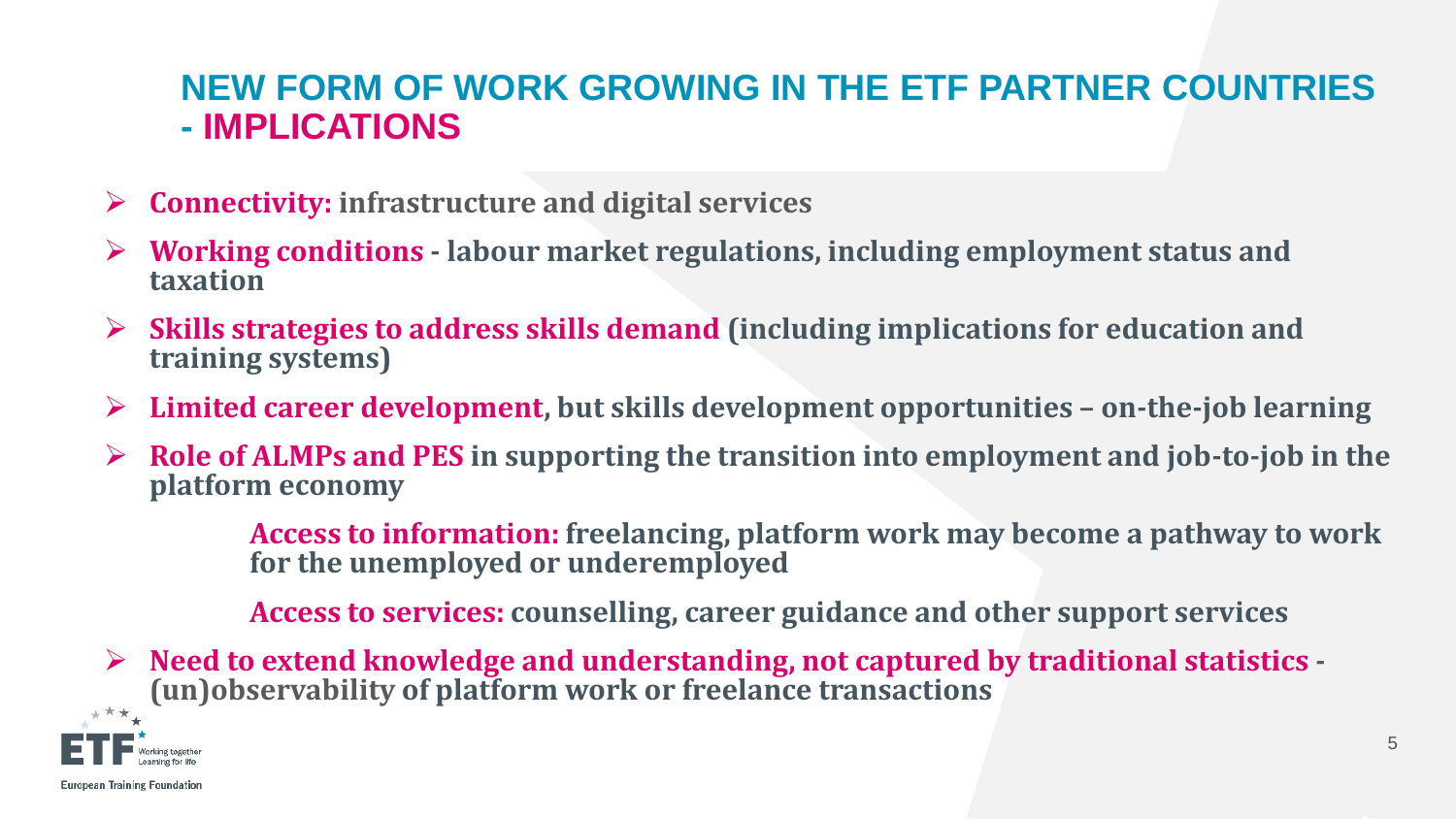# **NEW FORM OF WORK GROWING IN THE ETF PARTNER COUNTRIES - IMPLICATIONS FOR SKILLS**

- ❑ **Digital skills**
- ❑ **STEM and ICT, multimedia arts and design, literacy – writing and translation**
- ❑ **Language skills, English and Russian in particular**
- ❑ **Entrepreneurship, customer orientation and self-organisation skills**
- ❑ **Analytical and problem-solving skills**
- ❑ **Self-presentation, organisation and communication**
- ❑ **Career management and learning to learn**



➢ **Implications for the education and training: adult skills development, skills recognition, validation, certification**

6